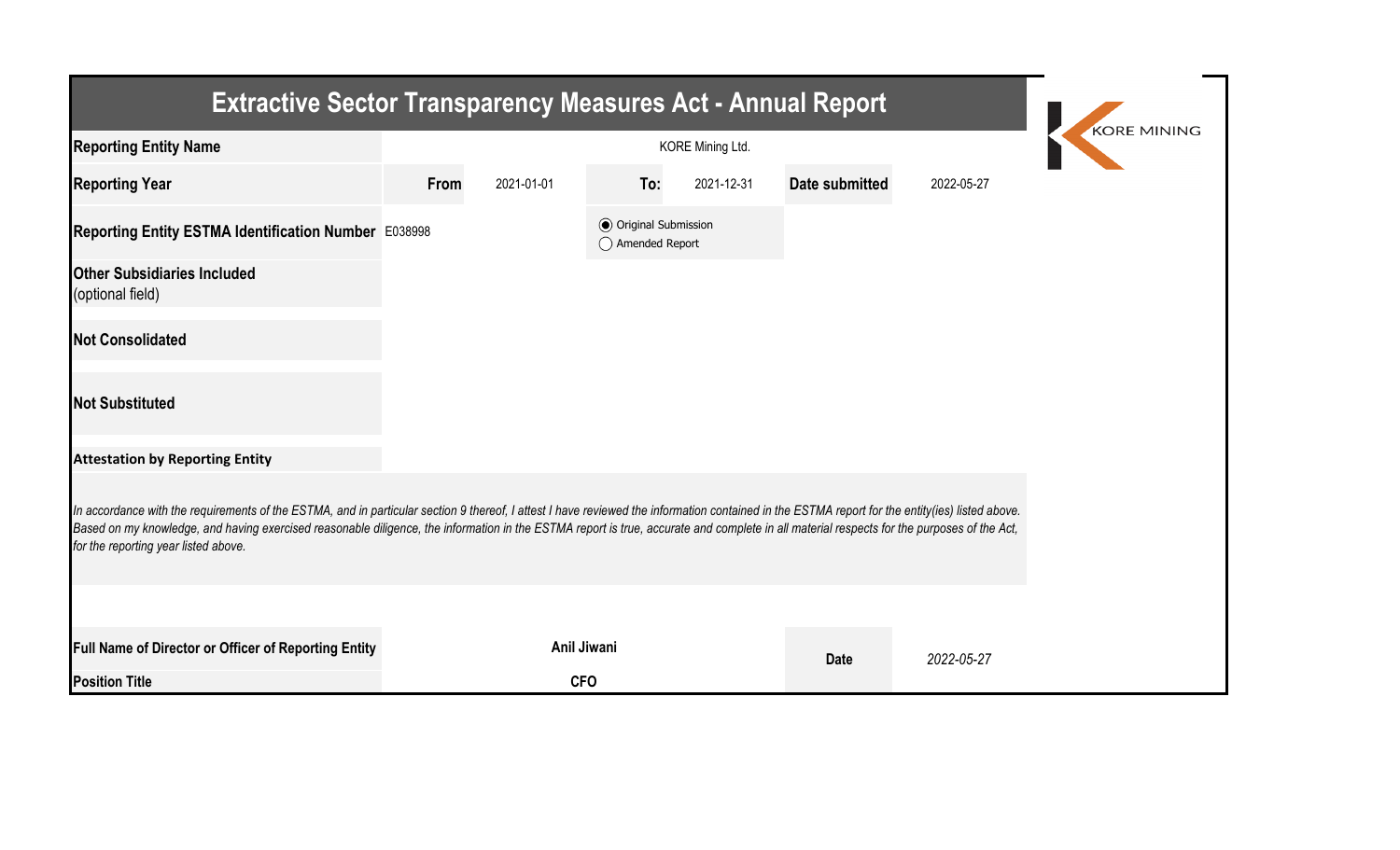| <b>Extractive Sector Transparency Measures Act - Annual Report</b>                                                                                          |                                                                                                                                                                                                                                |                                                                                 |                                    |                  |         |                                |                |                  |                                               |                               |                                                                                  |
|-------------------------------------------------------------------------------------------------------------------------------------------------------------|--------------------------------------------------------------------------------------------------------------------------------------------------------------------------------------------------------------------------------|---------------------------------------------------------------------------------|------------------------------------|------------------|---------|--------------------------------|----------------|------------------|-----------------------------------------------|-------------------------------|----------------------------------------------------------------------------------|
| <b>Reporting Year</b><br>Reporting Entity Name<br>Reporting Entity ESTMA<br>Identification Number<br><b>Subsidiary Reporting Entities (if</b><br>necessary) | From:                                                                                                                                                                                                                          | 2021-01-01                                                                      | To:<br>KORE Mining Ltd.<br>E038998 | 2021-12-31       |         | <b>Currency of the Report</b>  | CAD            |                  |                                               |                               |                                                                                  |
| <b>Payments by Payee</b>                                                                                                                                    |                                                                                                                                                                                                                                |                                                                                 |                                    |                  |         |                                |                |                  |                                               |                               |                                                                                  |
| <b>Country</b>                                                                                                                                              | Payee Name <sup>1</sup>                                                                                                                                                                                                        | Departments, Agency, etc<br>within Payee that Received<br>Payments <sup>2</sup> | <b>Taxes</b>                       | <b>Royalties</b> | Fees    | <b>Production Entitlements</b> | <b>Bonuses</b> | <b>Dividends</b> | Infrastructure<br><b>Improvement Payments</b> | Total Amount paid to<br>Payee | Notes <sup>34</sup>                                                              |
| <b>United States of America</b>                                                                                                                             | Government of the United<br><b>States of America</b>                                                                                                                                                                           |                                                                                 |                                    |                  | 896,158 |                                |                |                  |                                               |                               | BLM annual claim fees and<br>896,158 prepayment of cost pursuant to<br>agreement |
| United States of America                                                                                                                                    | Imperial county                                                                                                                                                                                                                |                                                                                 |                                    |                  | 209,954 |                                |                |                  |                                               | 209,954 Staking costs         |                                                                                  |
|                                                                                                                                                             |                                                                                                                                                                                                                                |                                                                                 |                                    |                  |         |                                |                |                  |                                               |                               |                                                                                  |
|                                                                                                                                                             |                                                                                                                                                                                                                                |                                                                                 |                                    |                  |         |                                |                |                  |                                               |                               |                                                                                  |
|                                                                                                                                                             |                                                                                                                                                                                                                                |                                                                                 |                                    |                  |         |                                |                |                  |                                               |                               |                                                                                  |
|                                                                                                                                                             |                                                                                                                                                                                                                                |                                                                                 |                                    |                  |         |                                |                |                  |                                               |                               |                                                                                  |
|                                                                                                                                                             |                                                                                                                                                                                                                                |                                                                                 |                                    |                  |         |                                |                |                  |                                               |                               |                                                                                  |
|                                                                                                                                                             |                                                                                                                                                                                                                                |                                                                                 |                                    |                  |         |                                |                |                  |                                               |                               |                                                                                  |
|                                                                                                                                                             |                                                                                                                                                                                                                                |                                                                                 |                                    |                  |         |                                |                |                  |                                               |                               |                                                                                  |
|                                                                                                                                                             |                                                                                                                                                                                                                                |                                                                                 |                                    |                  |         |                                |                |                  |                                               |                               |                                                                                  |
|                                                                                                                                                             |                                                                                                                                                                                                                                |                                                                                 |                                    |                  |         |                                |                |                  |                                               |                               |                                                                                  |
|                                                                                                                                                             |                                                                                                                                                                                                                                |                                                                                 |                                    |                  |         |                                |                |                  |                                               |                               |                                                                                  |
|                                                                                                                                                             |                                                                                                                                                                                                                                |                                                                                 |                                    |                  |         |                                |                |                  |                                               |                               |                                                                                  |
|                                                                                                                                                             |                                                                                                                                                                                                                                |                                                                                 |                                    |                  |         |                                |                |                  |                                               |                               |                                                                                  |
|                                                                                                                                                             |                                                                                                                                                                                                                                |                                                                                 |                                    |                  |         |                                |                |                  |                                               |                               |                                                                                  |
|                                                                                                                                                             |                                                                                                                                                                                                                                |                                                                                 |                                    |                  |         |                                |                |                  |                                               |                               |                                                                                  |
|                                                                                                                                                             |                                                                                                                                                                                                                                |                                                                                 |                                    |                  |         |                                |                |                  |                                               |                               |                                                                                  |
|                                                                                                                                                             |                                                                                                                                                                                                                                |                                                                                 |                                    |                  |         |                                |                |                  |                                               |                               |                                                                                  |
| <b>Additional Notes:</b>                                                                                                                                    | The payments were made in USD and they were converted to CAD using the exchange rate existing at the time the payment was made. The USD/CAD exchange rate used for the conversion of the payments ranged from 1.2146 to 1.2868 |                                                                                 |                                    |                  |         |                                |                |                  |                                               |                               |                                                                                  |